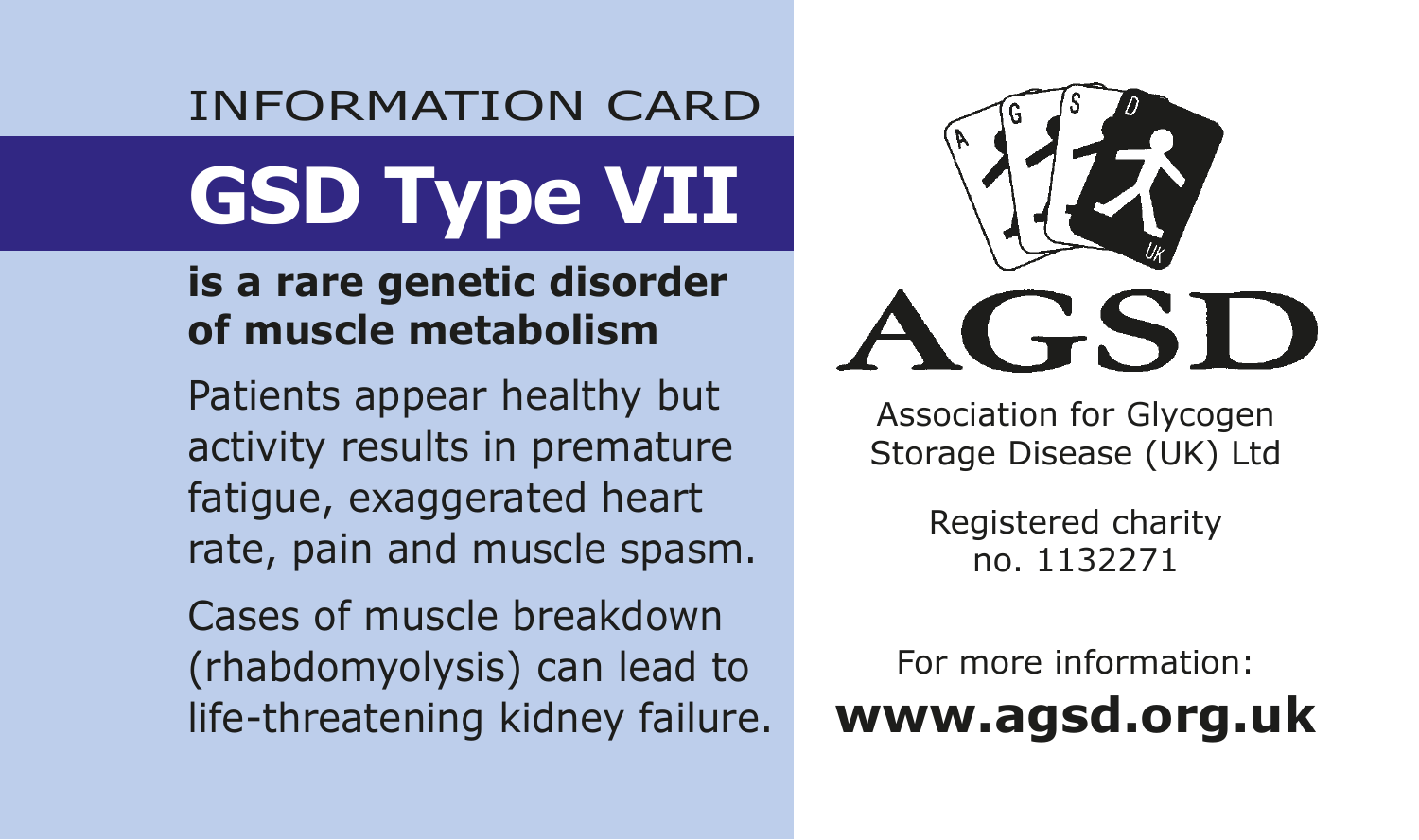## **Guidance in event of rhabdomyolysis**

### **If after strenuous or unusual exercise/activity**† **you have one or more of the following signs:**

*Dark coloured urine -* This is called myoglobinuria or proteinuria and appears as reddish tea to cola coloured urine. (However, if you have eaten strongly coloured food such as beetroot/beets there is probably no need for concern.)

*Feeling very unwell after exercise -* perhaps with 'flu-like symptoms, can be a sign of rhabdomyolysis (muscle breakdown).

*Low volume of urine -* Producing a very low volume or no urine at all, constitutes a medical emergency (unless simply caused by dehydration) as the complications can become life threatening.

†A few people have experienced these symptoms without exercise.

### **You should:**

- O Drink plenty of water to help clear your urine.
- O Go to hospital promptly for medical assessment.
- $\bigcirc$  Take a urine sample with you, if possible.

### **If in doubt, telephone your GSD Type VII doctor or specialist nurse.**

#### **To the emergency room doctor:**

For further information: **www.agsd.org.uk** and follow: GSD Type VII

GSD Type VII doctor: